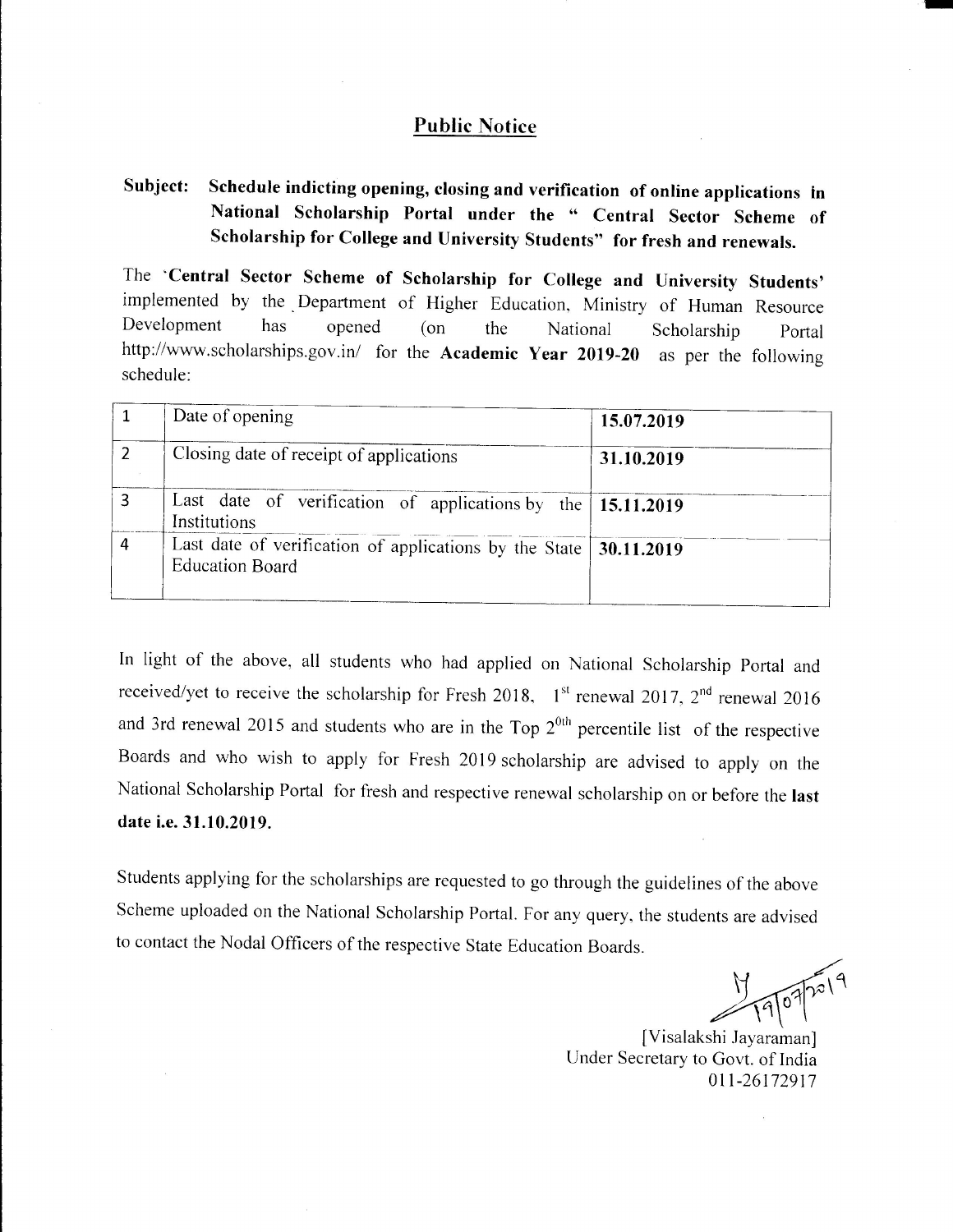**Government of India Ministry of Human Resource Development Department of Higher Education (Scholarship Bureau)**

#### **GUIDELINES**

# **CENTRAL SECTOR SCHEME OF SCHOLARSHIP FOR COLLEGE AND UNIVERSITY STUDENTS**

**JULY, 2019**

19/07/2019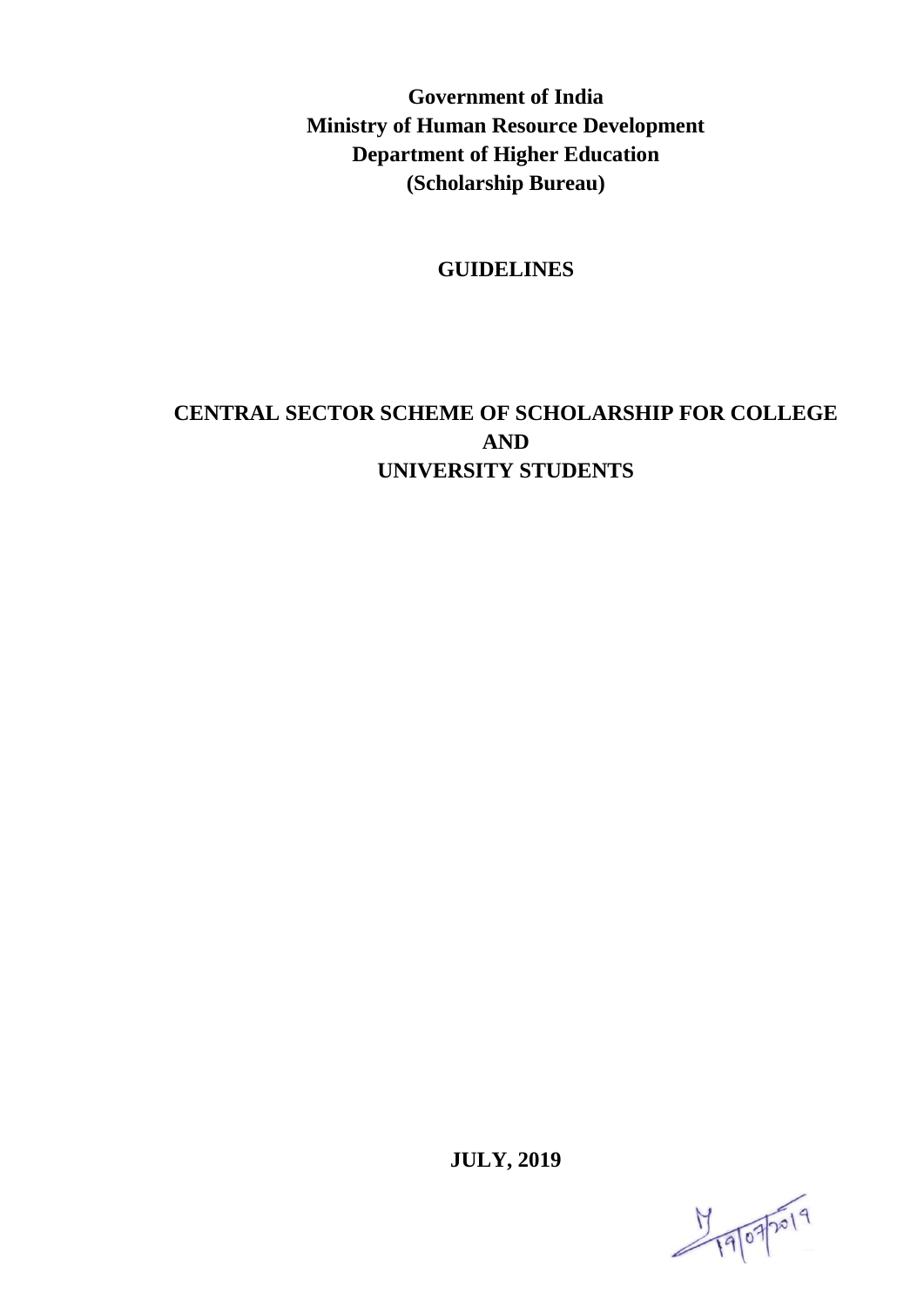# **Department of Higher Education Scholarship Division**

# **GUIDELINES FOR THE CENTRAL SECTOR SCHEME OF SCHOLARSHIP FOR COLLEGE AND UNIVERSITY STUDENTS**

# **1. OBJECTIVE: -**

To provide financial assistance to meritorious students from low income families to meet a part of their day-to-day expenses while pursuing higher studies.

# **2. SCOPE: -**

The scholarships are awarded on the basis of the results of Senior Secondary Examination. 82000 fresh scholarships per annum [41000 for boys and 41000 for girls] are awarded for pursuing graduate / postgraduate studies in colleges and universities and for professional courses, such as Medical, Engineering etc.

# **3. ALLOCATION OF SCHOLARSHIPS: -**

The total number of scholarships is divided amongst the State Education Boards based on the State"s population in the age group of 18-25 years, after segregating share of CBSE and CISCE on the basis of number of students passing out from various Boards in the country. 50 % of the scholarship is earmarked for girls. The number of scholarships allotted to a State Education Board is distributed amongst pass outs of the Science, Commerce and Humanities streams in the ratio of 3:2:1. In case of shortfall in the number of applications, the scholarship slots could be inter-changed.

### **4. ELIGIBILITY**

Students who are above  $80<sup>th</sup>$  percentile of successful candidates in the relevant stream from the respective Board of Examination in Class XII of 10+2 pattern or equivalent and pursuing regular courses (not correspondence or distance mode) in Colleges/Institutions recognized by All India Council of Technical Education, UGC Act, 1956, Medical Council of India, Dental Council of India and respective regulatory authorities and not availing benefit of any other scholarship scheme including State run scholarship schemes/Fee waiver and

19/07/2019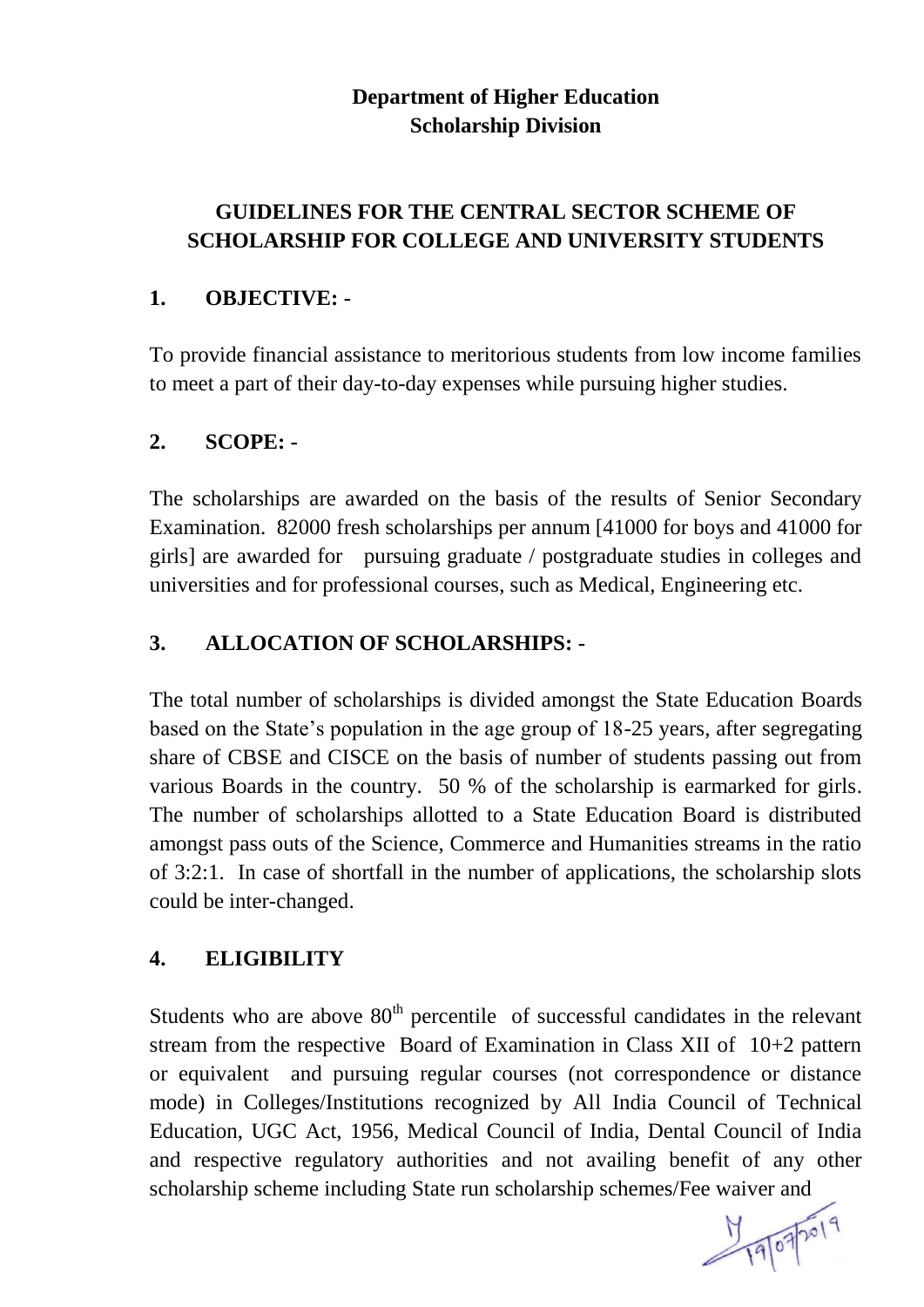Reimbursement scheme are eligible under the scheme. Students pursuing Diploma courses are not eligible under the scheme.

### **5. RESERVATION**

Students belonging to reserved categories/weaker sections /minorities are eligible on the basis of merit, subject to Central Reservation Policy and internal earmarking. Reservations for the various categories are as follows: Scheduled Castes (SCs) 15 %, Scheduled Tribes ( STs) 7.5 %, Other Backward Classes(OBCs) 27 % and horizontally 5 % for Physically Handicapped / Persons(s) with Disabilities (PwDs) in all the categories.

# **6. ANNOUNCEMENT OF THE SCHEME AND SELECTION PROCEDURE**

- a) National Scholarship Portal (NSP) <https://scholarships.gov.in/> has been opened for online application on  $15<sup>th</sup>$  July, 2019.
- b) Class XII pass out students of the current Academic Year, who are above 80<sup>th</sup> percentile of the respective State Education Boards (SEBs) are eligible under the scheme and can apply on National Scholarship Portal [\(https://scholarships.gov.in/\)](https://scholarships.gov.in/), before the cut-off date i.e. 31.10.2019 Physical application would not be accepted.
- c) The online applications would be verified at two levels:
	- (i) By the Institute where the student is studying.
	- (ii) By the respective State Education Board.
- d) Applicant is required to submit all the requisite documents, as demanded by the institutes.
- e) Application which is not verified either by the institute or by the concerned State Education Board or by both will be treated as "Invalid".
- f) Merit list as per the State allocated quota would be generated from the verified applications.

19072019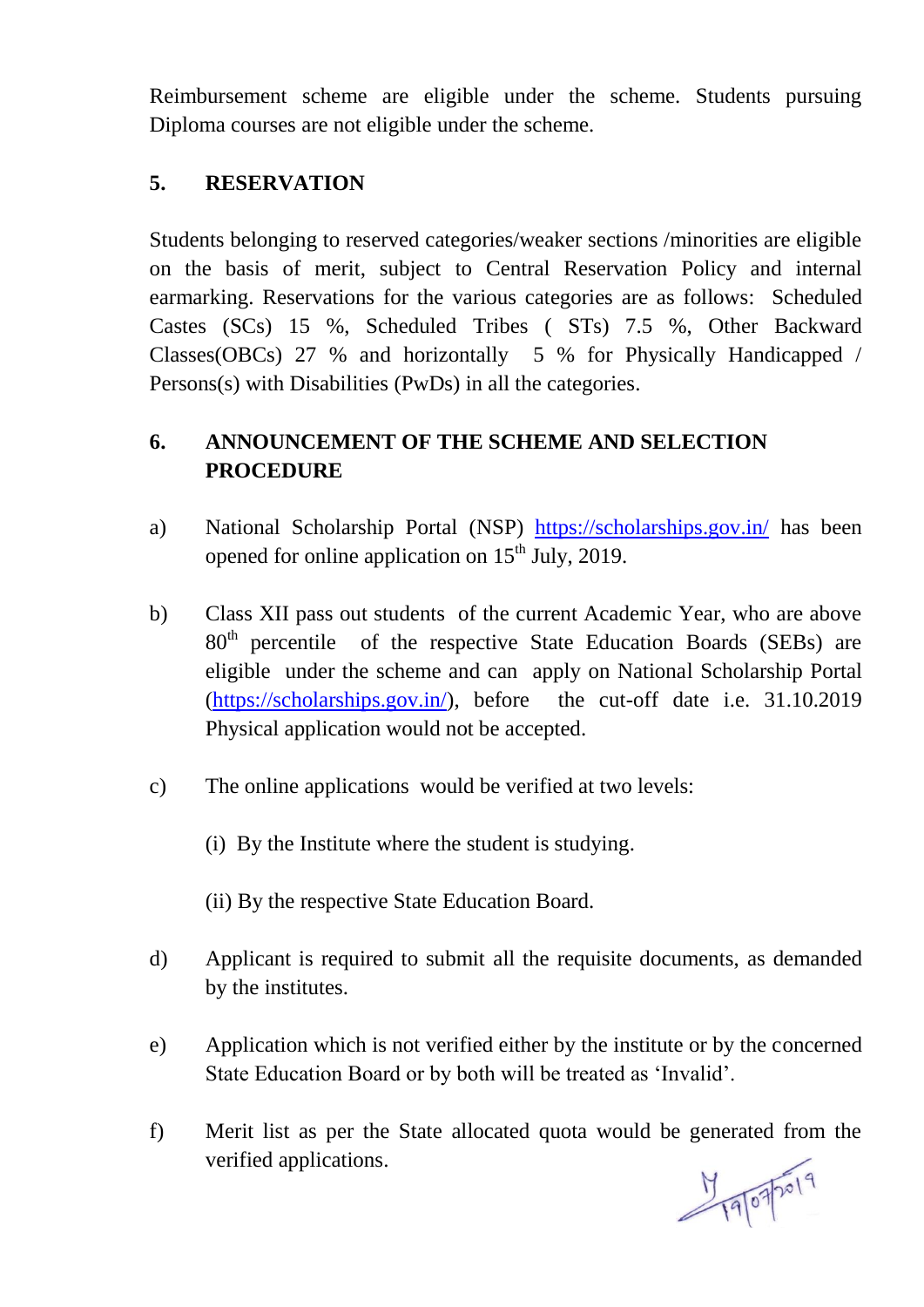# **7. DURATION OF SCHOLARSHIPS AND ITS RENEWAL**

A student will be eligible for the scholarship for a total duration not exceeding 5 years**.** A scholarship under the scheme is renewable on year to year basis up to Post Graduate level in the same stream (except for the students pursuing technical courses leading to degree at graduation level).

If a scholar is unable to appear in the annual examination owing to illness and or on account of any unforeseen event, the award may be renewed for the next academic year on submission of medical certificate and other proof to satisfy the Head of the Institution who will certify that the student would have passed with required percentage of marks or equivalent Grade Point Average, had he/she appeared in the examination.

A scholar would be allowed to continue/renew his/her scholarship if, he/she changes the course of study to a stream not offered by his school Board in Class XII (e.g. Law, Fashion Technology, etc.). Students changing their college/institute of study would be allowed to continue/renew the scholarship provided the course of study and the institution is recognized.

### **8**. **PROCEDURE FOR RENEWAL OF SCHOLARSHIP**

# **For students of Academic Year 2015 and onwards through National Scholarship Portal:**

Students who have passed Class XII and have received fresh/renewal scholarship through the National Scholarship Portal (NSP) must apply online in the National Scholarship Portal [\(https://scholarships.gov.in/\)](https://scholarships.gov.in/) for the renewal scholarships. For renewal scholarship the students must meet the following eligibility criteria: -

- (a) Student has secured 50 % or more marks in the previous exam
- (b) Student has 75 % attendance and
- (c) Student is not involved in any ragging activities.

Renewal applications sent directly to the Ministry of Human Resource Development shall not be accepted.

19/07/2019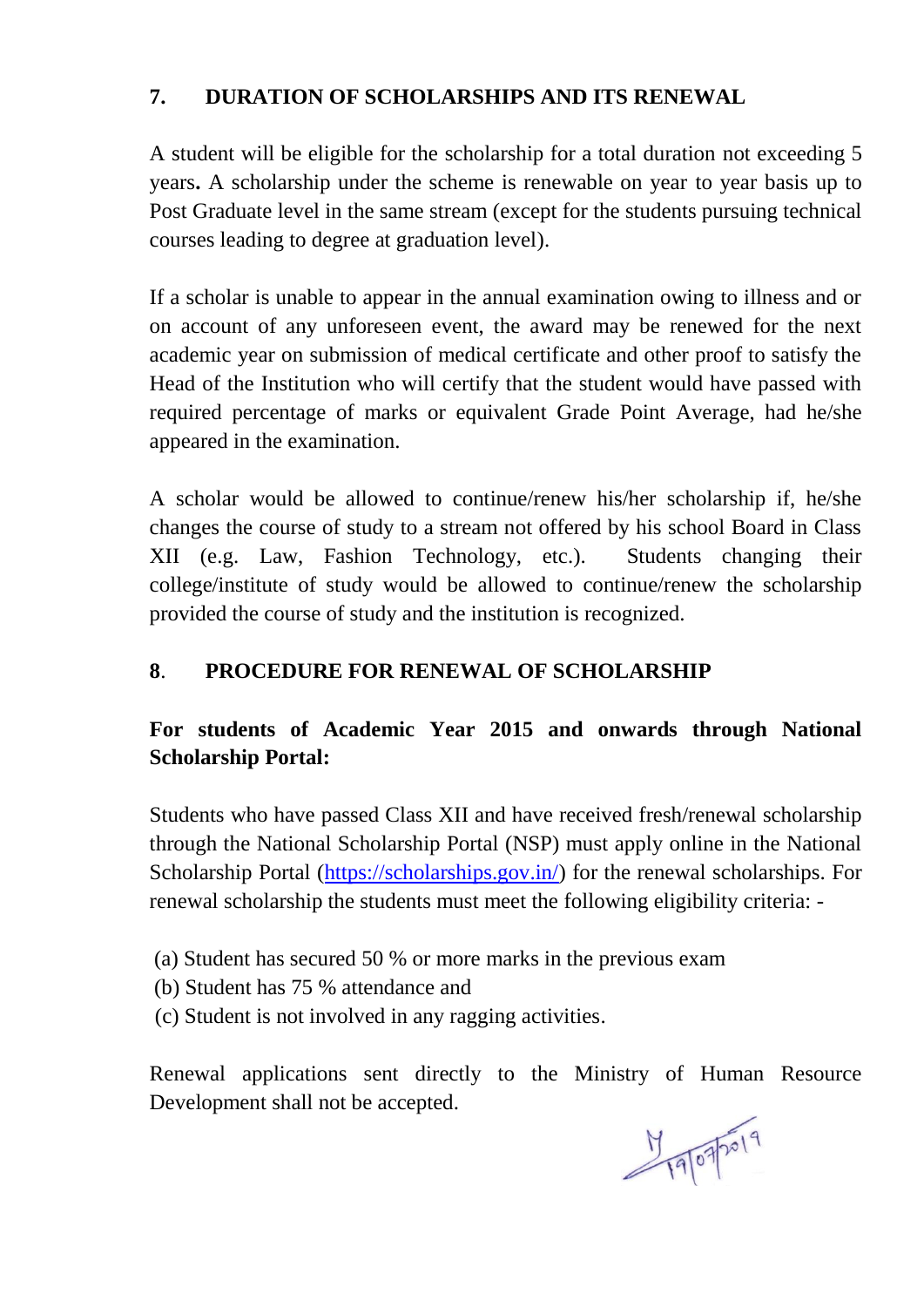### **9. RATE OF SCHOLARSHIPS:**

The rate of scholarship is Rs.10000/- per annum at Graduation level for first three years of College and University courses and Rs.20000/- per annum at Post-Graduation level. Students pursuing professional courses, in case, where the duration of course is five (5) years/Integrated course would get Rs.20000/- per annum in the  $4<sup>th</sup>$  and  $5<sup>th</sup>$  year. However, students pursuing technical courses such as B.Tech., B.Engg would get scholarship up to graduation level.

# **10. PARENTAL INCOME CEILING:**

The parental income ceiling is less than Rs. 8 lakh per annum for all categories under the scheme. Income certificate would be required for the fresh applicants only.

**11**. For receiving scholarship benefit under Central Sector Scheme of Scholarship for College and University Students, an individual shall furnish proof of possession of Aadhaar or undergo Aadhaar authentication. Till the time Aadhaar is assigned to the individual, following alternative identifiers can be used:-

- (i) Aadhaar Enrolment ID slip
- (ii) Application made for Aadhaar enrolment
- (iii) Voter identity card
- (iv) Permanent Account Number
- (v) Passport
- (vi) Driving License
- (vii) Certificate of identity having photo of such member issued by a Gazetted Officer or a Tehsildar on an official letter head; (viii) Identity Card issued by the college or institute or university.
- (viii) Any other document with photo specified by the State Government:

Further, the students are required to have the bank accounts opened, especially, in their name for availing the benefits under the scheme. The scholarship will be disbursed directly into the bank accounts of the beneficiaries through Direct Benefit Transfer (DBT) mode. The student can track their payment status from the template " Know Your Payment" in the Public Financial Management System (PFMS) portal [\[https://pfms.nic.in/Users/LoginDetails/Login.aspx\]](https://pfms.nic.in/Users/LoginDetails/Login.aspx) by indicating bank account number.

19/07/2019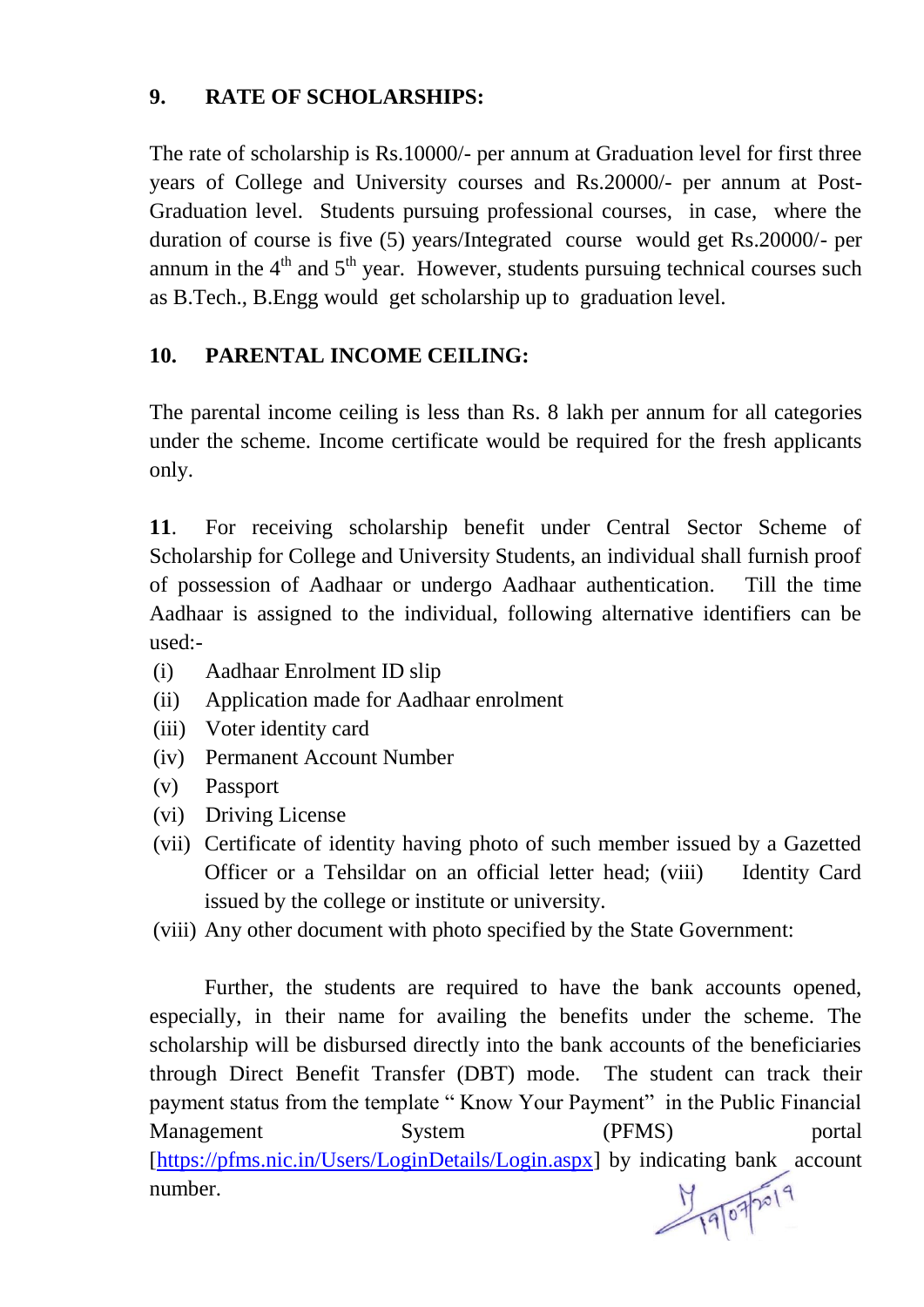**12.** In case of any grievances/complaint regarding the above scheme the same may be registered to the following link<http://pgportal.gov.in/grievancenew.aspx>

#### **Contact us:**

National Scholarship Division, Ministry of Human Resource Development, Department of Higher Education, West Block 1, 2<sup>nd</sup> Floor, Wing 6, Room No. 6, R. K. Puram, Sector 1, New Delhi 110066. Tele: 011-26172917, 26172491, 26165238

\*\*\*\*\*\*

19072019